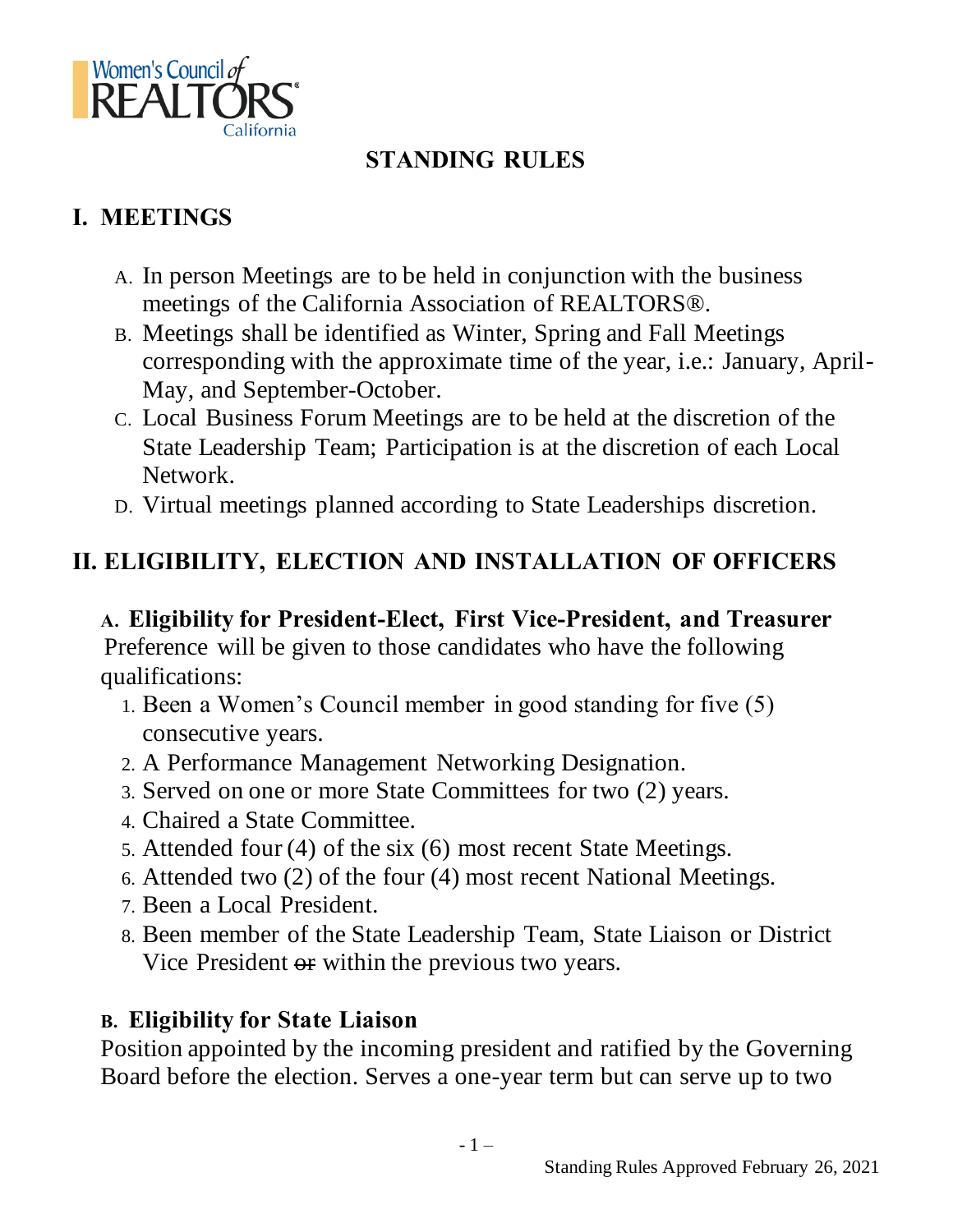

consecutive terms. Preference will be given to those candidates who have the following qualifications:

1. Been a Women's Council member in good standing for three (3) years.

- 2. Served on a State Committee(s) for two (2) years.
- 3. A Performance Management Networking Designation.
- 4. Attended four (4) of the six (6) most recent State Meetings.
- 5. Attended two (2) of the four (4) most recent National Meetings.
- 6. Been a Local President.

#### **C. Eligibility for District Vice-President**

Candidates will be nominated by District. Preference will be given to those candidates who have the following qualifications:

1. Been a Women's Council member in good standing for two (2) years.

2. A Performance Management Networking Designation or is a Candidate.

- 3. Served on a State Committee.
- 4. Attended three (3) out of six (6) of the most recent State Meetings.
- 5. Be a current or past Local President at time of election.

#### **D. Elections**

- 1. All Candidates may start campaigning for office at the conclusion of the Winter meeting.
- 2. The Nominating Committee will present the slate of candidates on the first day of the Spring meeting and post a list of slated and declared candidates on the meeting room door up to 12 hours prior to election meeting, or post to State website wcrca.org.
- 3. The "Rules of the Day" are to outline the procedures to be followed and, prior to voting, be

approved by the members eligible to vote.

4. The President and President-elect are to appoint election check-in personnel and a minimum of three (3) tellers.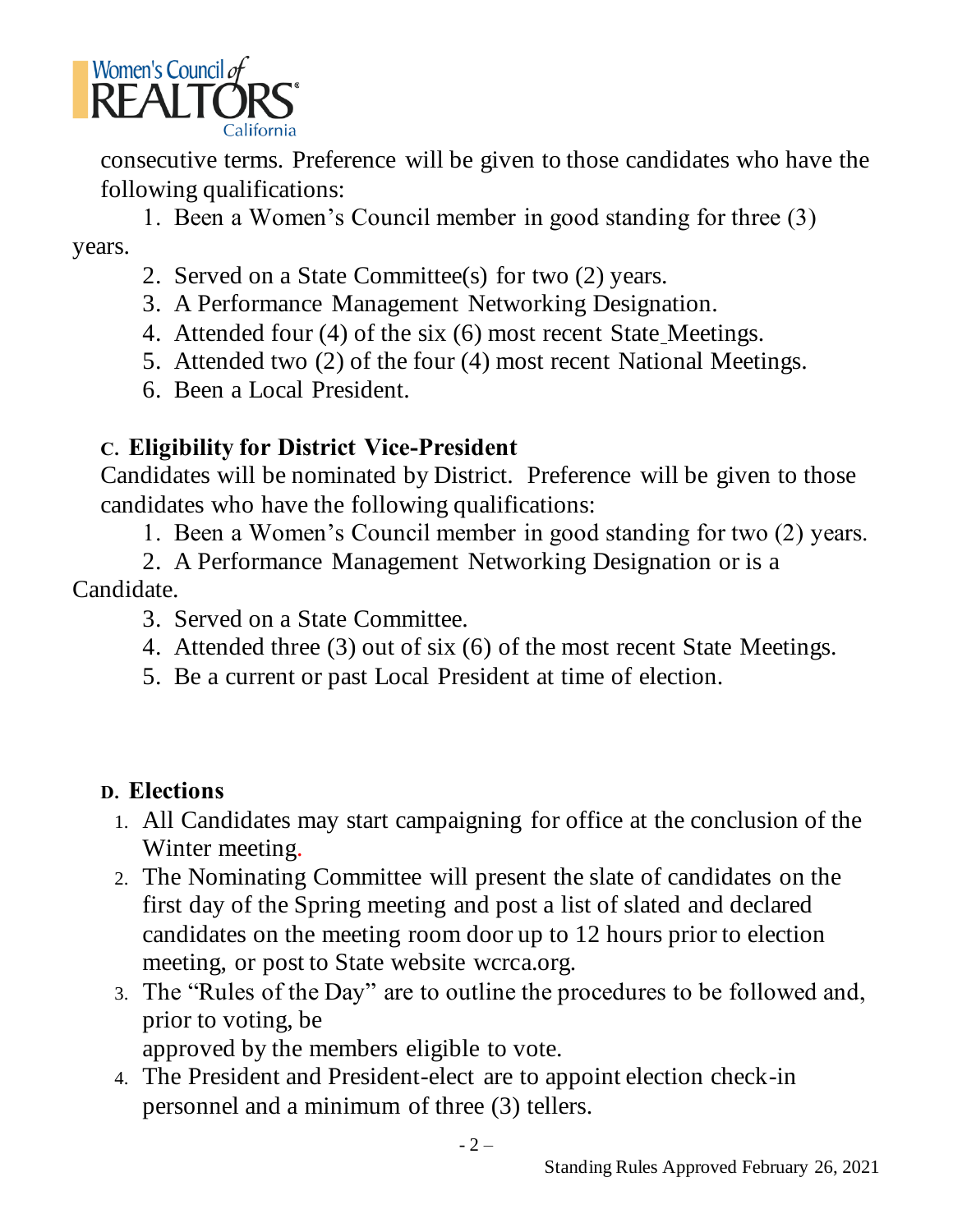

- 5. First Vice-President is to prepare Election Materials.
- 6. President-elect is to train personnel, monitor election procedures, certify teller results, report election results and deliver ballots to the President.
- 7. President is to keep election ballots until the conclusion of the following Fall Governing Board meeting.
- 8. District Vice-Presidents are elected by District.
- 9. Members at Large: If a delegate is selected, the delegate member is to provide written confirmation to the President 10 days before the election.
- 10.Members not meeting the nominating committee deadline, may run from the floor, however they must submit the standard Application and Consent to Serve to the Nominating Chair on or before seven (7) days prior to the date of the election.

### **E. Installation of Officers**

- 1. Installation of Officers is to be held in conjunction with the Winter or Fall meeting.
- 2. Incoming President is to work with her/his appointed Installation Committee to make the arrangements for the Installation of Officers.
- 3. Incoming President is to select the Installing officer (s) and the Mistress or Master of Ceremonies.
- 4. Incoming President or Treasurer is to obtain a gift and Past President pin or badge to be presented to the outgoing President at the Winter or Fall meeting.
- 5. Outgoing President is to obtain the incoming President's pin or badge and gavel for presentation at the Winter or Fall meeting.
- 6. Installation registration fee, if any, is waived for the State Leadership Team being installed.
- 7. Budget for the Installation Ceremony is to be sufficient to include the expenses of the invited guests and dignitaries.

# **III. DUTIES OF OFFICERS**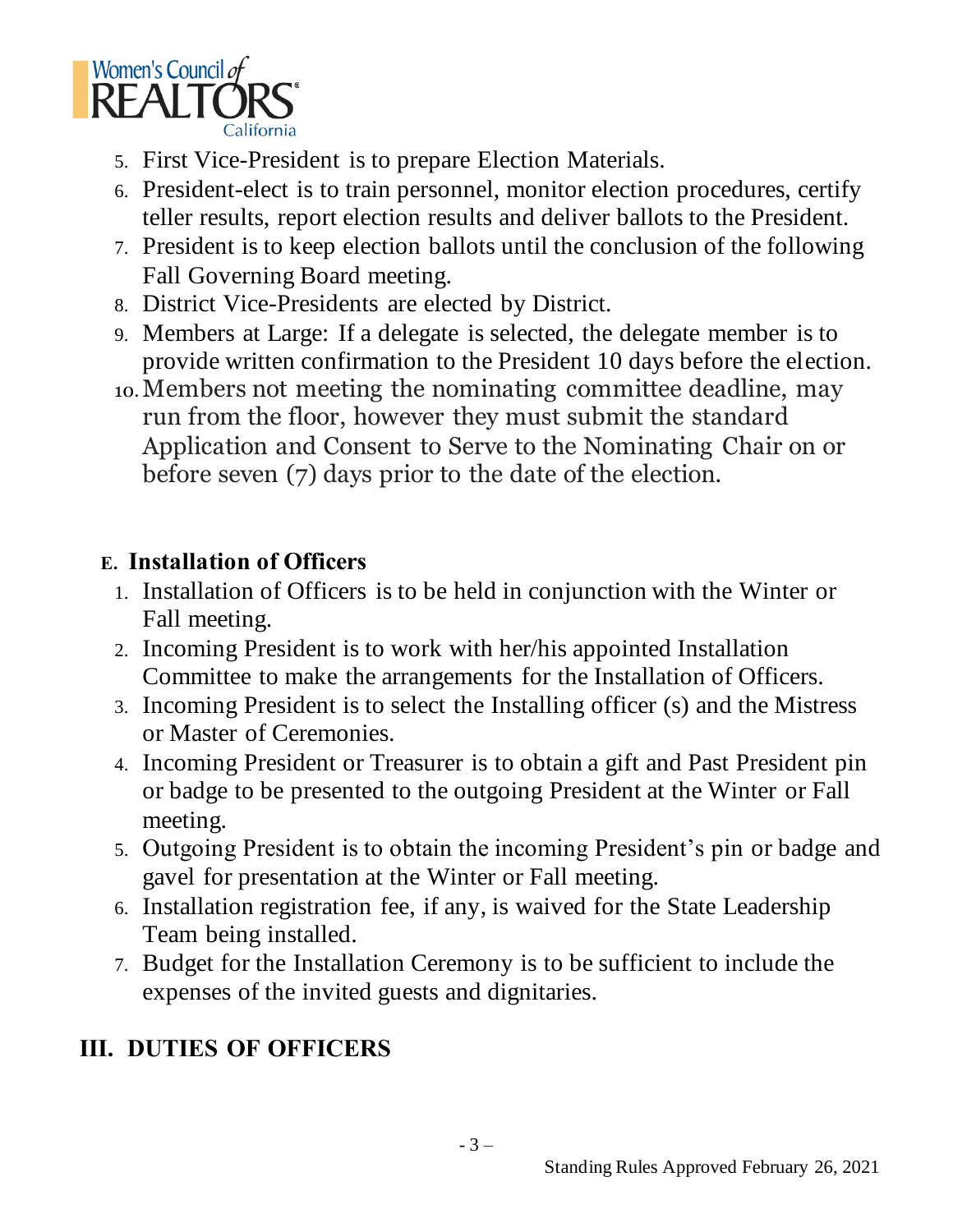

In addition to those duties outlined in the Leadership Policies and Procedures Manual and State and National By-Laws, if applicable, the

### **A. President**

- 1. Oversees and monitors annual Strategic Partner and Sponsorship Programs.
- 2. Coordinates speakers and prepares agenda for meetings.
- 3. Appoints a qualified Parliamentarian for every meeting.
- 4. Prepares scripts for each meeting.
- 5. Monitors, mentors and oversees activities of Elected and Appointed Officers.
- 6. Chairs General Session, Governing Board and the Annual Election Meeting.
- 7. Works with Leadership to provide on-going training for District Vice-President.
- 8. Coordinates Fall Meeting as a training session for incoming local network leaders and demonstrates smooth transition for incoming State Leadership team.
- 9. Is accountable to the Strategic Plan and serves on the Strategic Planning Committee.
- 10. Reviews status of Local Networks tax filing with Leadership Team.
- 11. May replace Committee, Project Team, Task Force Chairs, or members as needed throughout the year if not able to serve; Governing Board approval not necessary as change to be noted on most current Roster.

### **B. President**–**Elect**

- 1. Invites the Speaker(s) to conduct the Annual Orientation at the Fall meeting.
- 2. Consults with State Leadership Team to determine the number of Districts.
- 3. Allocates the number of District Vice-Presidents needed by District and submits to the Nominating Committee Chair at least four (4) weeks prior to the scheduled Nominating committee meeting.
- 4. For the following year: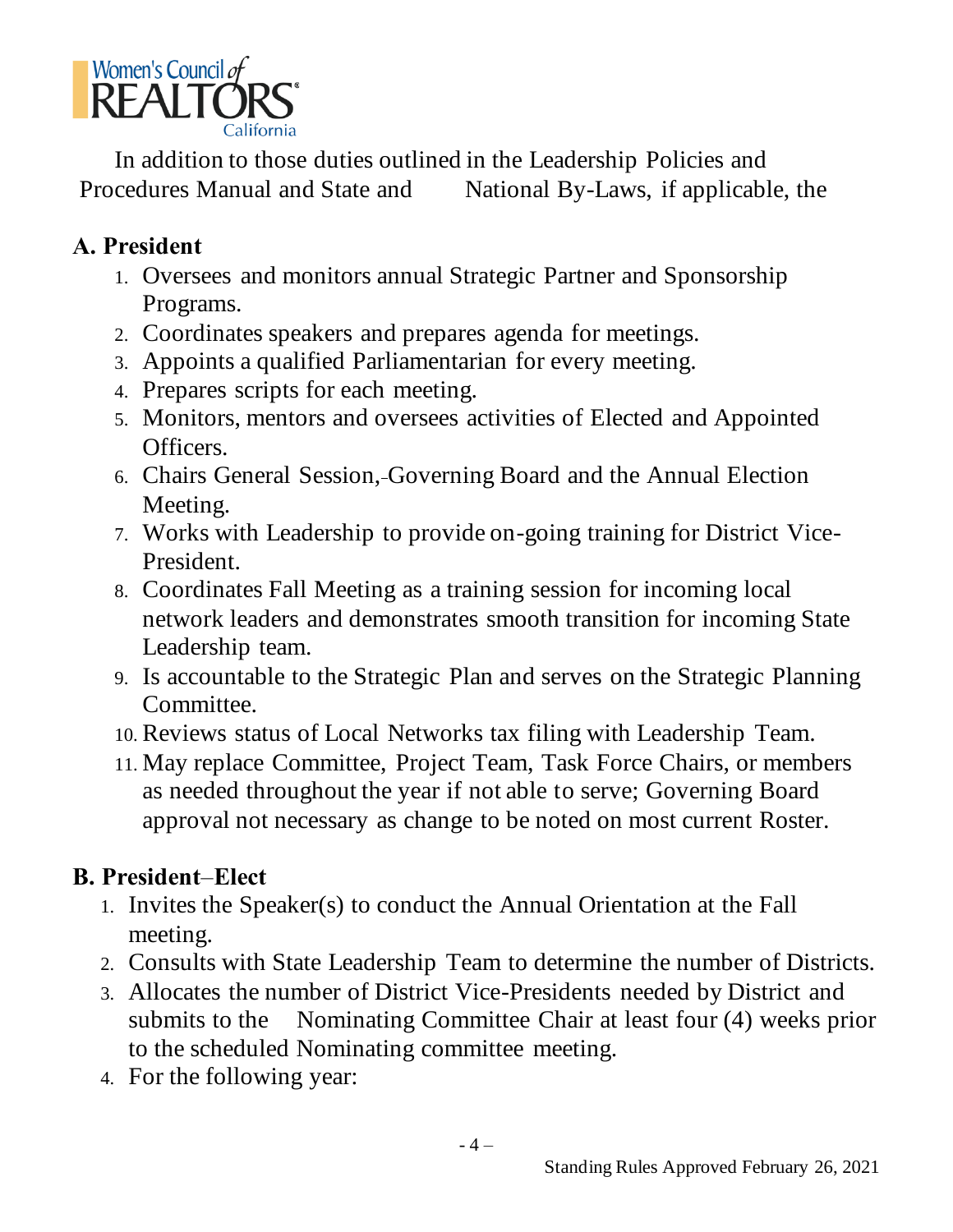

- a. Selects all Project Team, Task Force and Committee Chairs, Vice-Chairs and Members within 45 days after the Fall Meeting.
- b. Schedules and facilitates a leadership planning session with the newly elected Officers including any other National Officers and/or Standing Committee and/or Leadership Support Team Chairs and/or Vice Chairs, as deemed appropriate.
- c. All attendees are to receive a copy of the By-Laws, Standing Rules and a copy of their respective duties and Minutes and history of previous years' Committee activities and accomplishments.
- 5. Oversees website.
- 6. Serves on the Strategic Planning Committee.
- 7. Performs other duties as directed by the President.

### **C. First Vice-President**

- 1. Accepts the Credentials Report as proof of quorum for Governing Board Meetings.
- 2. Takes minutes at all meetings. Governing Board minutes are to be verified by the President and then posted on the website at least thirty (30) days before the upcoming Meeting.
- 3. Is responsible for preparing election materials and recording results in minutes of the Annual Election Meeting.
- 4. As requested, coordinates with President and Administrative Assistant to distribute notifications electronically to Members.
- 5. Updates Standing Rules and posts to the website within thirty (30) days of changes adopted by Governing Board, including date of said change(s). Copies are to be kept of all final previous versions of Standing Rules by date amended.
- 6. Coordinates with the President to print materials for each in person Meeting.
- 7. Distributes forms for minutes and attendee sign-in sheets for break-out sessions, in person Meetings. Collects, reviews and submits to State Leadership Team for future transition and tracking.
- 8. Consolidates comments and ratings from Speaker Evaluation forms and/or Electronic Surveys and reports to State Leadership Team.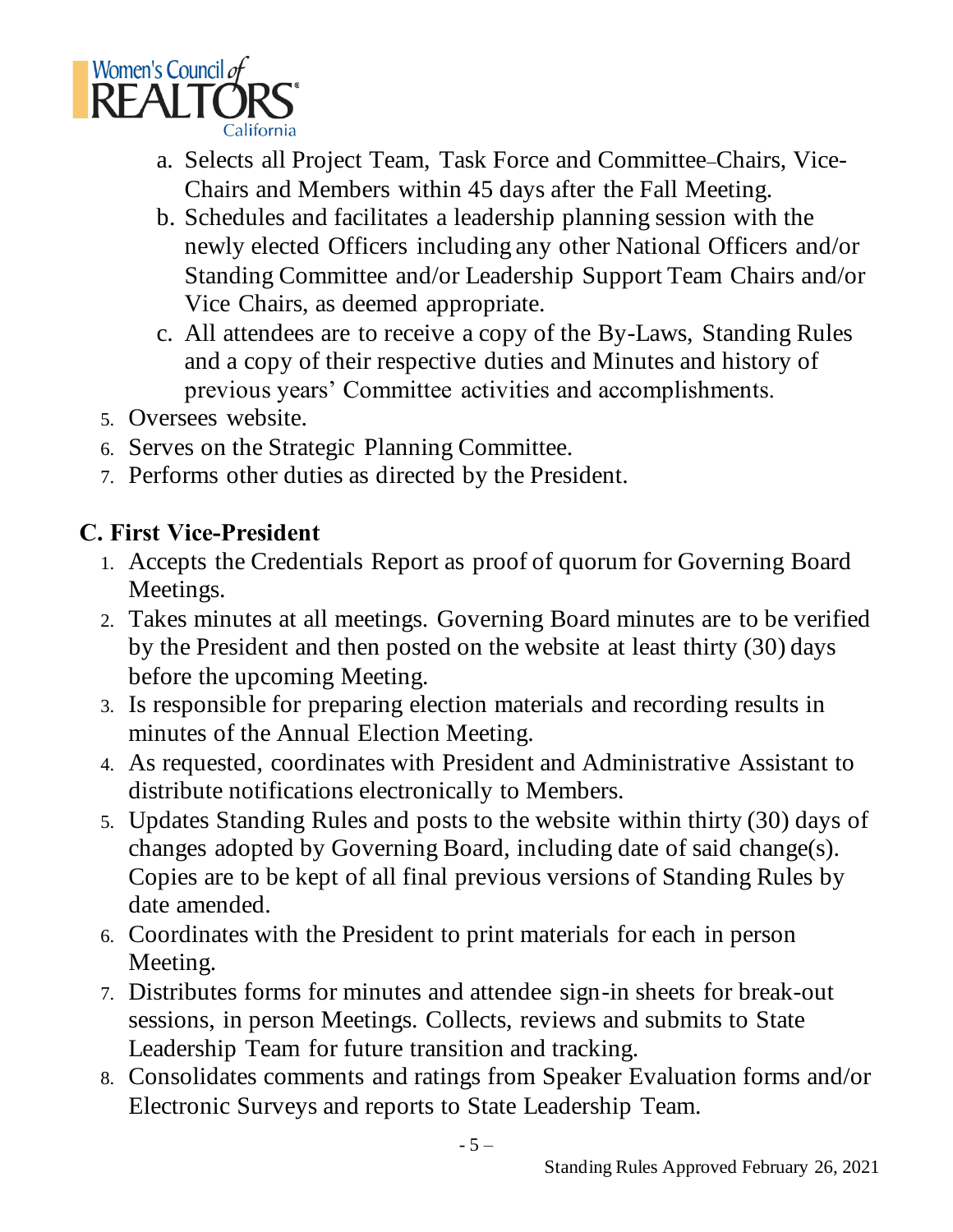

- 9. Coordinates and requests local programs twice a year for review by the State Leadership Team. Once approved submits to National for annual awards.
- 10. Serves on the Strategic Planning Committee.
- 11. Completes the State Certification program application by October 01.
- 12. Responsible for setting up Dropbox each year and maintaining integrity of records. Closes out permanent records folder.
- 13. Responsible for maintaining the file of original written motions.
- 14. Performs other duties as directed by the President.

### **D. Treasurer**

- 1. Maintains the accuracy of financial statements, which may initially be prepared by Bookkeeper, including adequate back-up for expenses and income:
	- a. Reviews bank statements and reconciliations at least once a quarter.
	- b. Deposits monies and/or reviews deposits received each month.
	- c. Reviews credit card processing activities each month.
	- d. Reviews all requests for payment and authorizes prior to check preparation.
	- e. Ensures deposit activities are kept separate from disbursements.
- 2. Maintains and reviews the Employee Dishonesty Bond and general insurance policies.
- 3. Reviews and presents the most up to date Balance Sheet and Profit and Loss statements, reconciled to bank statements, at each Governing Board Meeting.
- 4. Incoming Treasurer presents the annual Budget to Membership for approval at the Winter Meeting.
- 5. Oversees and is a Member of the Finance and Budget Committee.
- 6. Provides up to date records to the Audit Committee Winter meeting or as requested by the Audit Committee Chair with 30 days' notice to the Treasurer.
- 7. Maintains copies of motions and minutes affecting financial matters in an Audit File for review.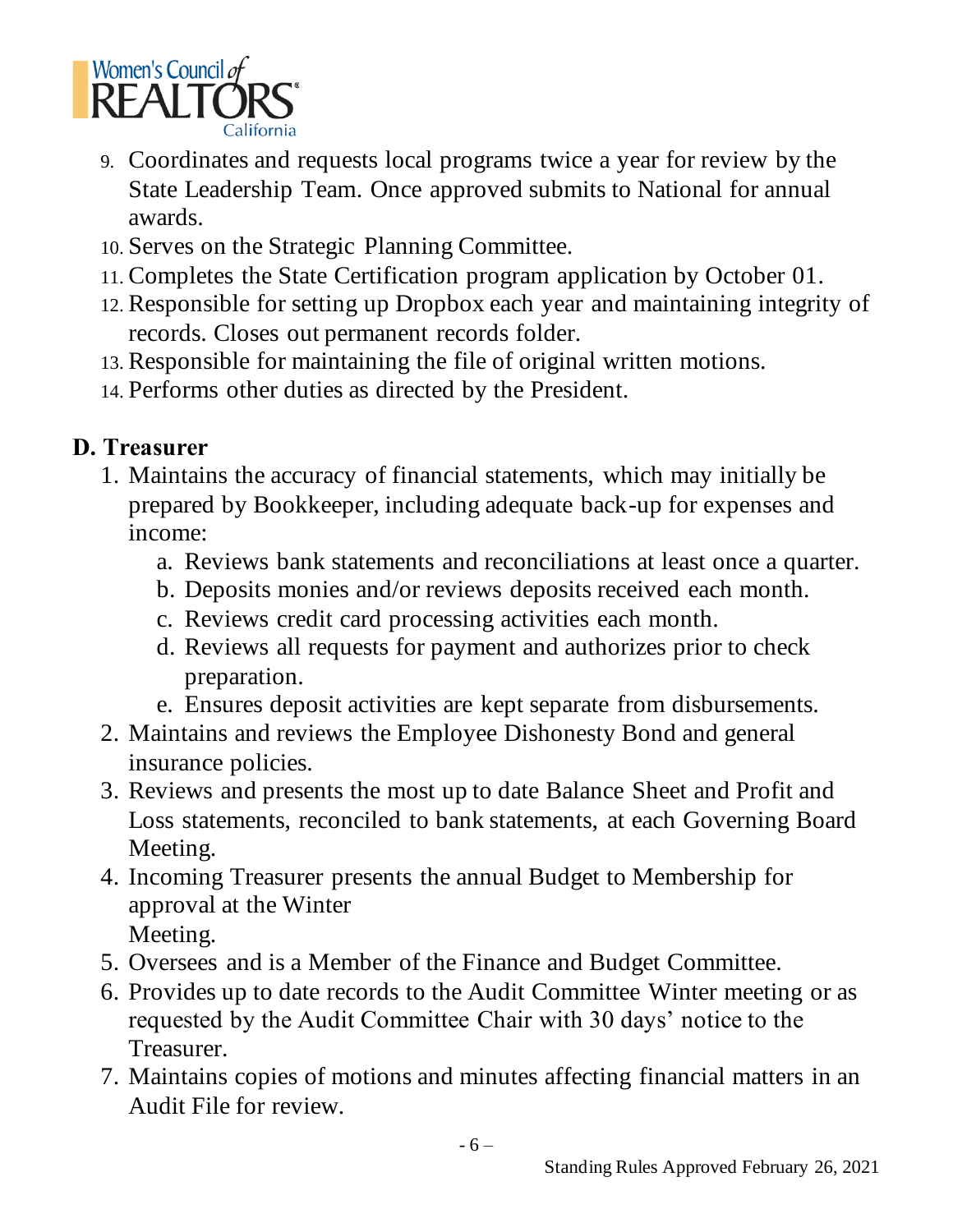

- 8. Is responsible for maintenance and upkeep of the laptop and accounting software.
- 9. Ensures Independent Contractor 1099's and 1096 are completed each year in a timely manner.
- 10. Ensures final Financial Statements, approved by Governing Board, and any required supporting documents, are delivered to CPA by March
	- 30. Confirms taxes are filed on the due date or before.
- 11. Serves on the Strategic Planning Committee.
- 12. Serve as a strategic partner liaison
- 13. Submits Raffle report to the DOJ by Oct 01
- 14. Is responsible for reviewing and consolidating Local financial information as requested by the President:
	- a. Reviews Network group exemption status with CPA before the Spring and Fall Meetings.
	- b. Monitors status of Network tax filings.
	- c. Reviews Network insurance policies are in place.
- 15. Performs other duties as directed by the President.

### **E. State Liaison**

1. Reports to the National Liaison for the Region

2. Provides leadership for and facilitates the work of the Governing Board (setting agendas, etc.)

3. Performs official leadership duties/oversight as listed in the bylaws

4. Can act as needed in between Board meetings; reports to the Board on actions taken

5. Local Network support

6. Local Network compliance

# **F. District Vice-President(s)**

**1.** Serve as a liaison for Local Networks assigned to them by the President.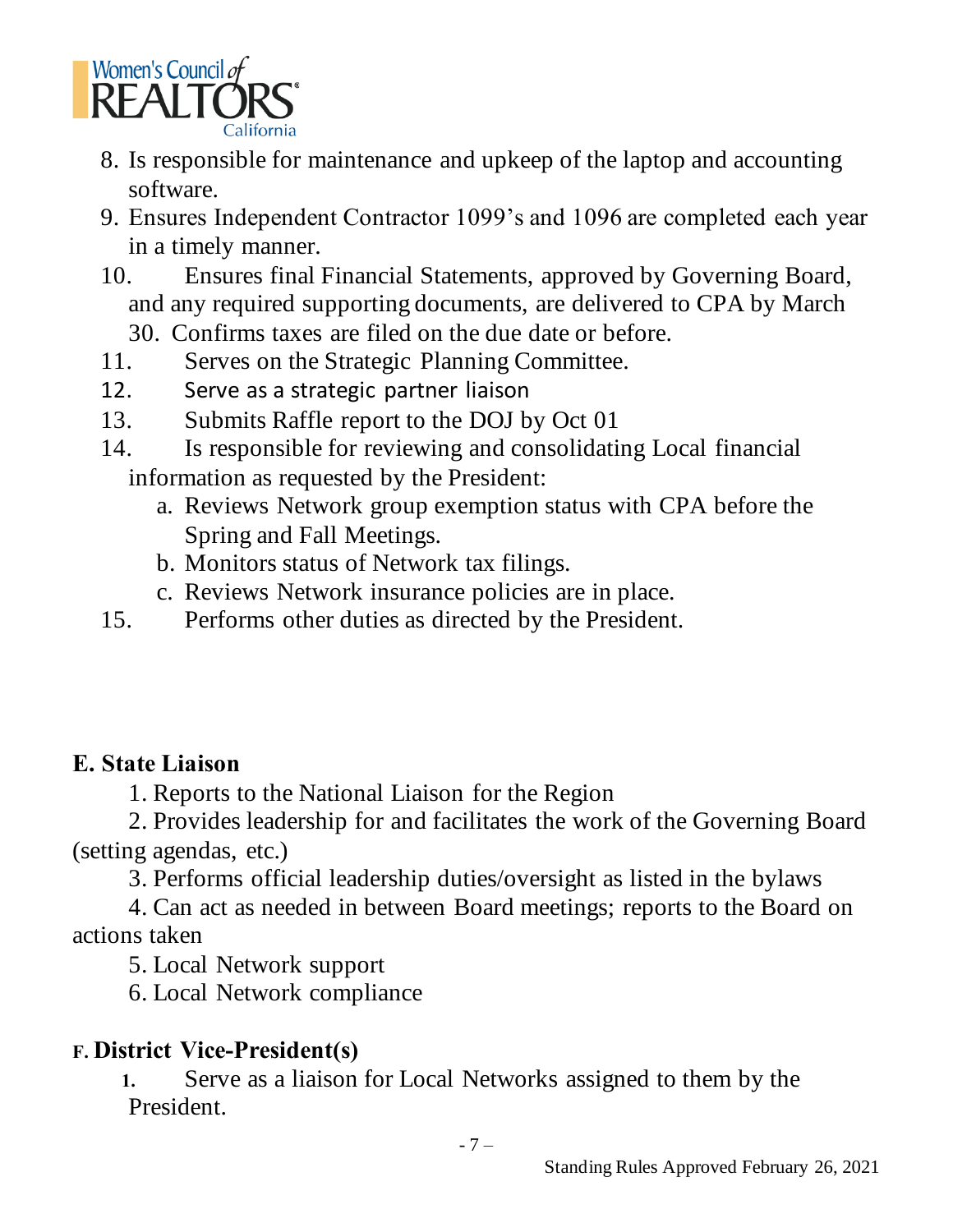

- 2. May serve as a liaison for Members-At-Large.
- 3. Mentor Local Networks.
- 4. Serve on the Strategic Planning Committees.
- 5. May assist in facilitating Local Network planning sessions/retreats.
- 6. Provide written reports to incoming officers at year end as to Local updates.
- 7. Are to assist Local Networks with Forums and/or Industry Events.
- 8. Are to attend State meetings.
- 9. Perform other duties as directed by the President.

## **IV. COMMITTEES**

- **A. Standing, Special Committees, Project Team, Task Force, Work Groups, and Leadership Support Teams**:
	- 1. Outgoing Chairs are to make a written report on the activities and accomplishments of their Team.
	- 2. The reports are to be given to the incoming President by year end. All committee materials are to be passed on to the incoming Chair.
	- 3. Chairs are to be prepared to give a report to the Membership at each meeting.
	- 4. Committees and project teams shall meet a minimum of once a year.

#### **B. Leadership Support Teams**

- 1. Create programming based on the Strategic Plan, input from State Leadership Team, and the needs of the membership.
- 2. Names and objectives of the Teams are subject to change from year to year.
- 3. Chairs are to be members of the Strategic Planning Committee.

#### **C. State Meeting Planning**

- 1. Is responsible for maintaining and delivery of meeting banners and other equipment to each Meeting.
- 2. Costs of delivery, if applicable, are paid as a meeting cost expense.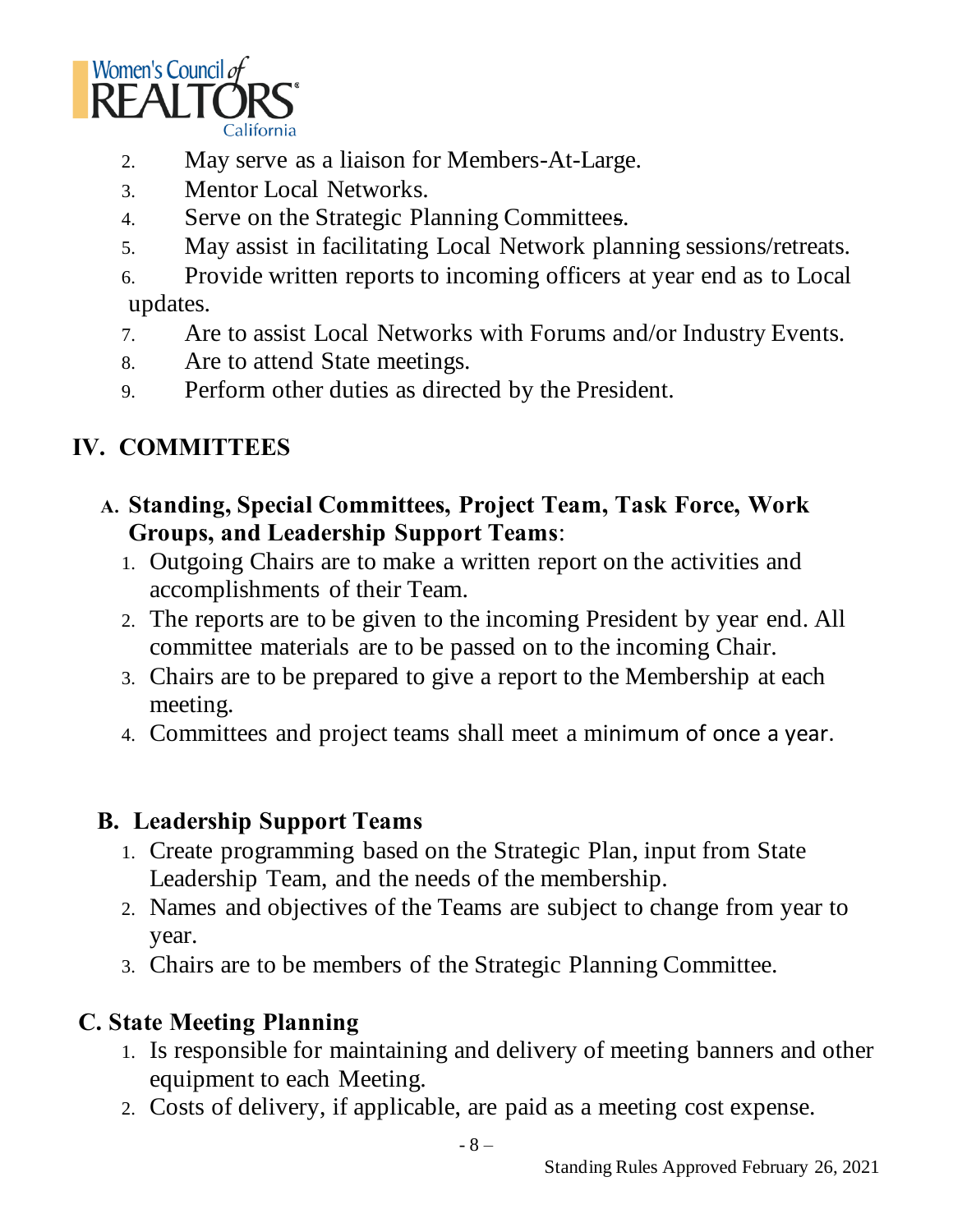

- 3. Is responsible as the main contact for C.A.R. and respective host hotels:
	- a. Coordinating room block
	- b. Negotiating meal costs to not exceed budget without approval from the State Leadership Team
	- c. Coordinating rooms and Partner tables with Strategic Partner Line-Officer Liaison, Hospitality Chairs, and Ways and Means.
	- d. Oversees and coordinates room set-up for Speakers and AV-Technology
	- e. Oversee and setup online or online platforms for speakers/AV. Oversee all Technology.

# **V. FINANCIAL MATTERS**

#### **A. Officers and Expenses**

- 1. All Elected officers have an approved budget and are funded as representatives of the Network.
- 2. Expenses are to be submitted, with receipts, to the Treasurer within 45 days from the incurred expense or date of the event whichever occurs later, or the reimbursement may be forfeited.
- 3. State Leadership Team and State Liaison pre-paid expenses for travel to National events may be reimbursed at the time the expense is incurred. If a member of the Leadership Team fails to complete the activity for which the expense is pre-paid, the member of the Leadership Team is to reimburse these advanced funds within 30 days of the event or activity.
- 4. Negative variances to line item budgets may be considered acceptable when the category including profitability, are within budgeted limits.
- 5. Non-budgeted expenses may be reimbursed or committed upon approval of the Budget and Finance Committee and Record of Approval is to be placed on file with the Secretary.
- 6. President or President-elect to review and approve Treasurer expenses prior to payment.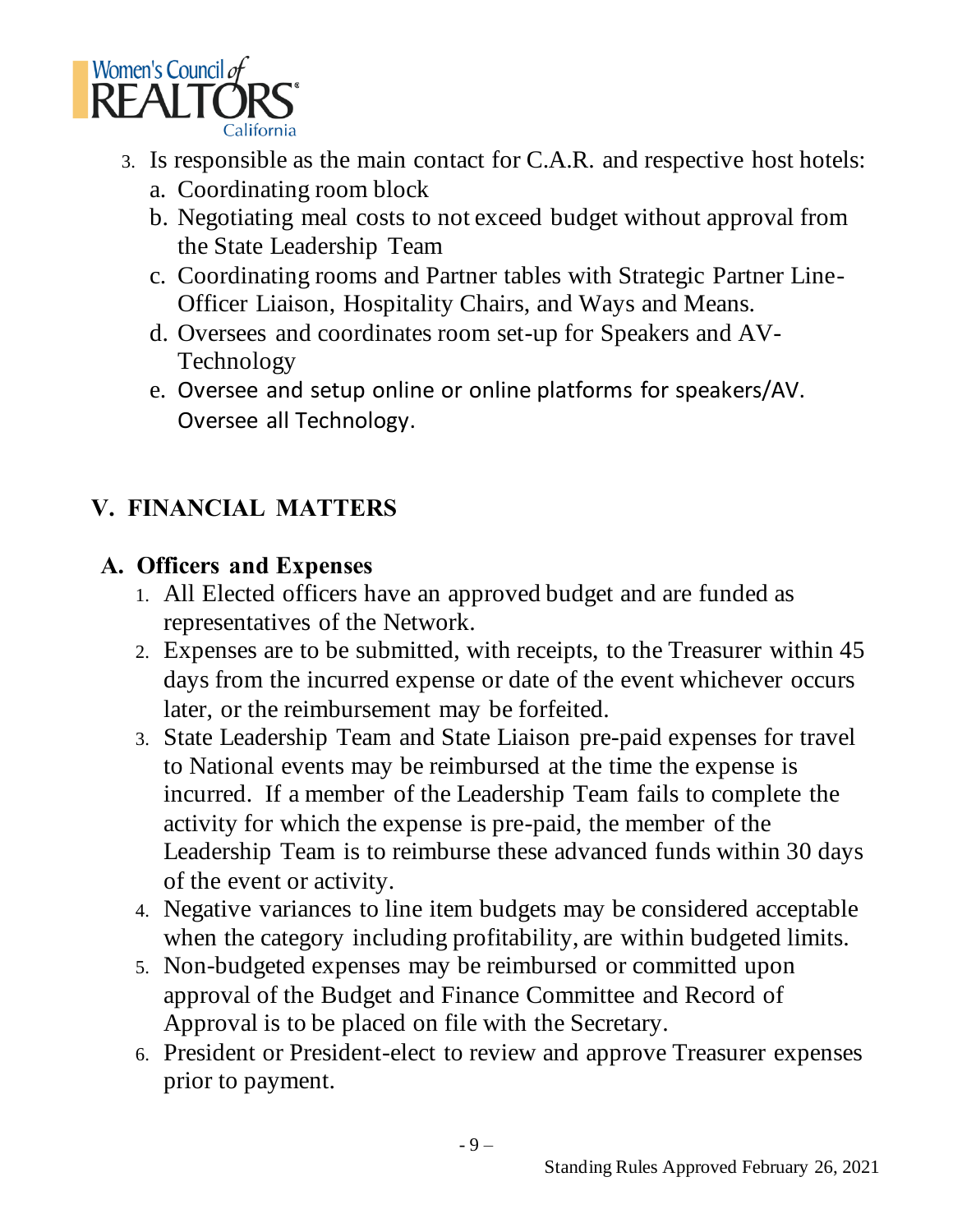

- 7. Administrative Services to be provided by an Independent Contractor as per budget.
- 8. Bookkeeper Services to be provided by an Independent Contractor as per budget.
- 9. Members currently serving as an Elected State Officer may not charge a speaker fee if asked to speak at State or Local Network meetings.

#### **B. Meeting Reservations**

- **1.** Refunds at the discretion of the state leadership team
- **2.** Treasurer to inform Administrative Assistant to refund.
- **3.** Reservations can be refunded only for personal or family health issues.
- **4.** Early Bird reservation cut-off is at discretion of the state leadership team and posted state website.
- **5.** Registration fees are waived for Parliamentarian, Strategic Planning, Nominating Committee, and Meeting Planning Chairs, if not a funded position, as a meeting expense.
- **6.** Registration fees are waived for Past State Presidents who are members in good standing.
- 7. Registration fees for State Liaison and District Vice Presidents will be reimbursed at the early bird rate only.
- 8. Registration fee for the State meetings is waived for the current State Leadership Team.
- 9. Registration fees may be waived for attending National dignitaries and Speakers.

### **C. Budget**

- 1. A proposed budget is to be noticed to the membership no less than fifteen (15) days prior to the Winter meeting for approval by the Governing Board and Members at the General Membership Meeting.
- 2. Budget shall include an estimated expense not to exceed \$1700 per year to cover Nominating Chair travel expenses for the year of service, not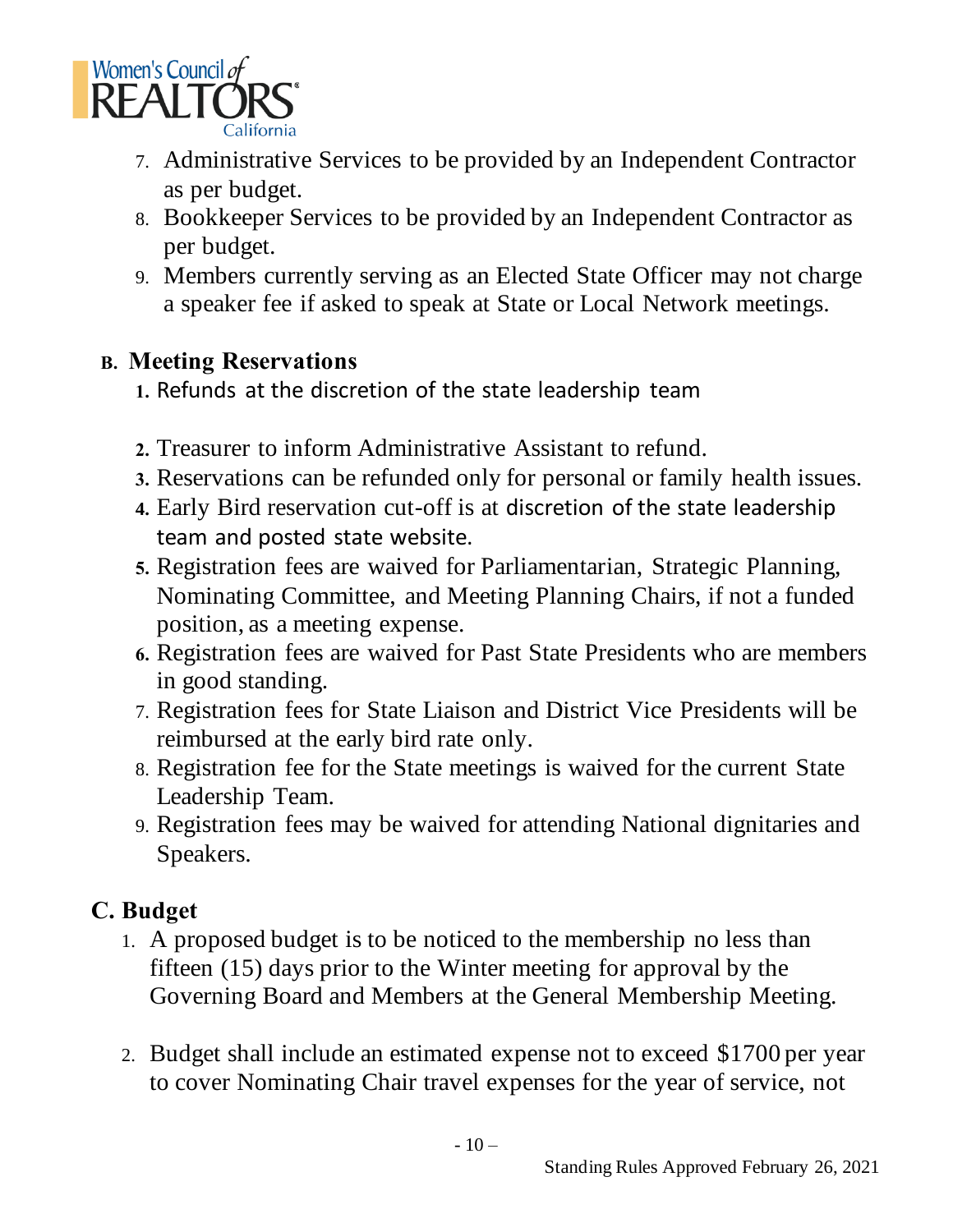

including registration. The expense shall be applied for State meetings only.

#### **D. Reserves**

- 1. \$\$4000 shall be allocated each year to the National Officer Reserve fund to be used to sponsor the installation of a National Line Officer from California. These funds are to be transferred from retained earnings by December 31 of each year.
- 2. \$\$5000 shall be allocated for Strategic Planning Reserves and transferred from retained earnings by December 31 of each year.

#### **E. Audit**

- 1. Treasurer's financial statements and supporting documents are to be made available for audit throughout the year.
- 2. A final audit is to be performed at the Winter meeting.
- 3. Audit Project Team to include the outgoing and incoming Treasurers, one (1) Past State President and one (1) member who shall be Chair appointed by the incoming President.
- 4. Findings of said audit are to be reported to the Membership at the Winter meeting.

# **VI. RECOGNITION AND AWARDS**

#### **A. General Criteria**

- 1. Current President, President-Elect, First Vice-President, and Treasurer are not eligible for any awards during year(s) of service.
- 2. Awards are to be given at the Fall Meeting unless otherwise noted.
- 3. Awards are to be based on merit and applications/nominations received. If no eligible nominations received, an award need not be given.
- 4. Financial awards will be granted at the State's discretion.
- 5. Other awards may be given at the discretion of the Line Officer Team.

#### **B. Other Awards**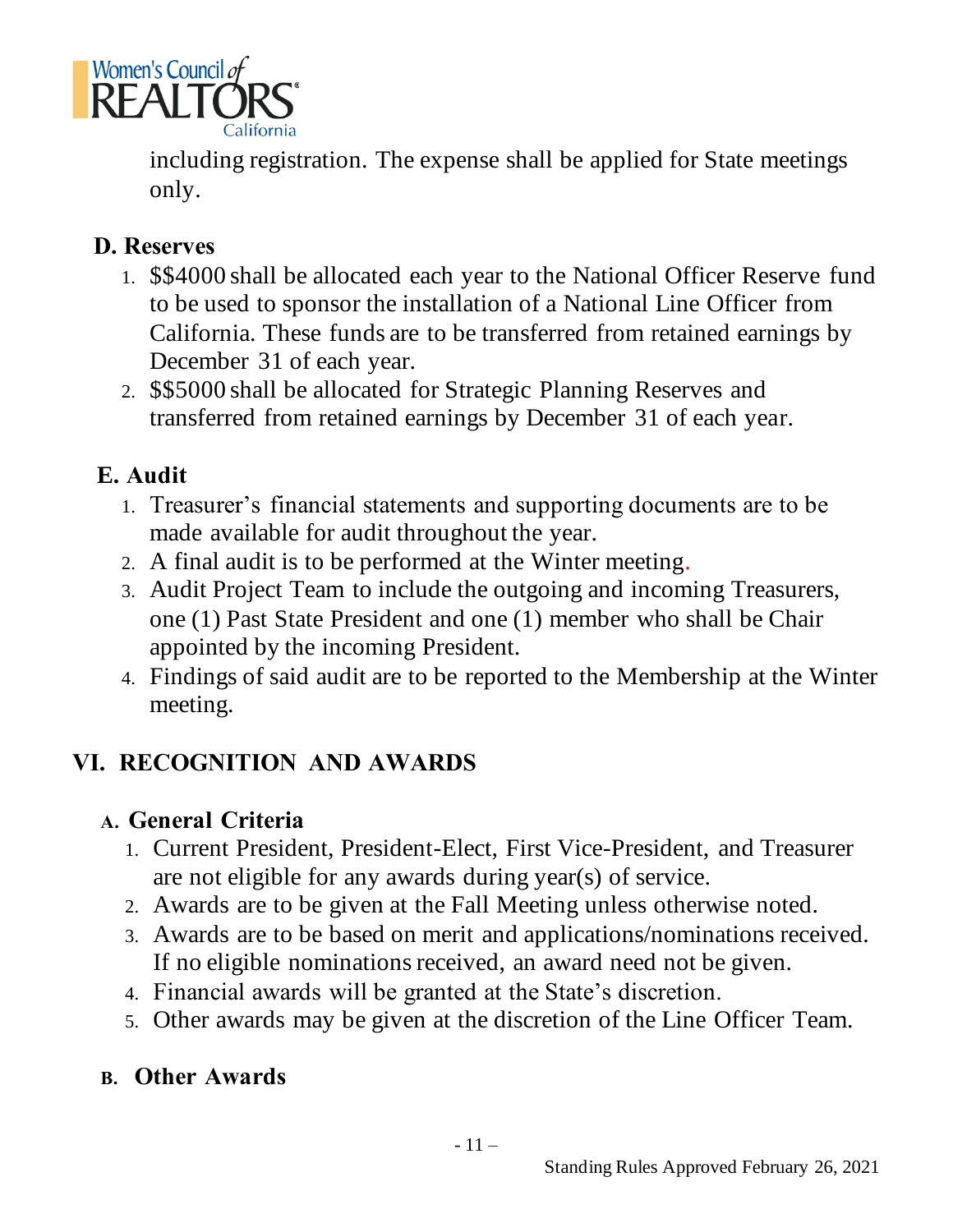

- 1. Awards other than those listed below may be determined at the State leadership orientation
- 2. and/or by the Recognition and Awards Committee.
- 3. Budget is to reflect expected costs of monetary awards and/or plaques or certificates.
- 4. Other Award nominations are due to the Recognition and Awards Chair by July 31.
- 5. Recognition and Awards Chair is responsible for soliciting nominations. Committee or Team is to meet and determine successful awardees. Chair is to submit the names of awardees to President by August 31.
- 6. President is to be responsible for providing certificates or plaques and informing Treasurer of any monetary awards.
- 7. Members/Local Networks may receive more than one award.

#### **C. Member of The Year**

- 1. Chair is the most recent Award winner.
- 2. Team is to consist of five (5) members: in addition to the Chair, three (3) District Vice-Presidents who have served in the last three years. The final member is to be an active past award winner or past active State President. No current member of the State Leadership Team is to be a member of the committee.
- 3. Demonstrates and exemplifies the Women's Council mission, vision and values with emphasis on

leadership, professionalism, commitment, and excellence.

- 4. Is to be a member in good standing of the Women's Council of REALTORS®.
- 5. Is to have been a REALTOR® or REALTOR®-Associate for a minimum of three (3) consecutive years.
- 6. Is to be nominated by a current member of Women's Council of REALTORS®.
- 7. Is to have served as a Local President and on at least one (1) State Committee.
- 8. May not be awarded to a State Leadership Team member during or within one (1) year after their term of office.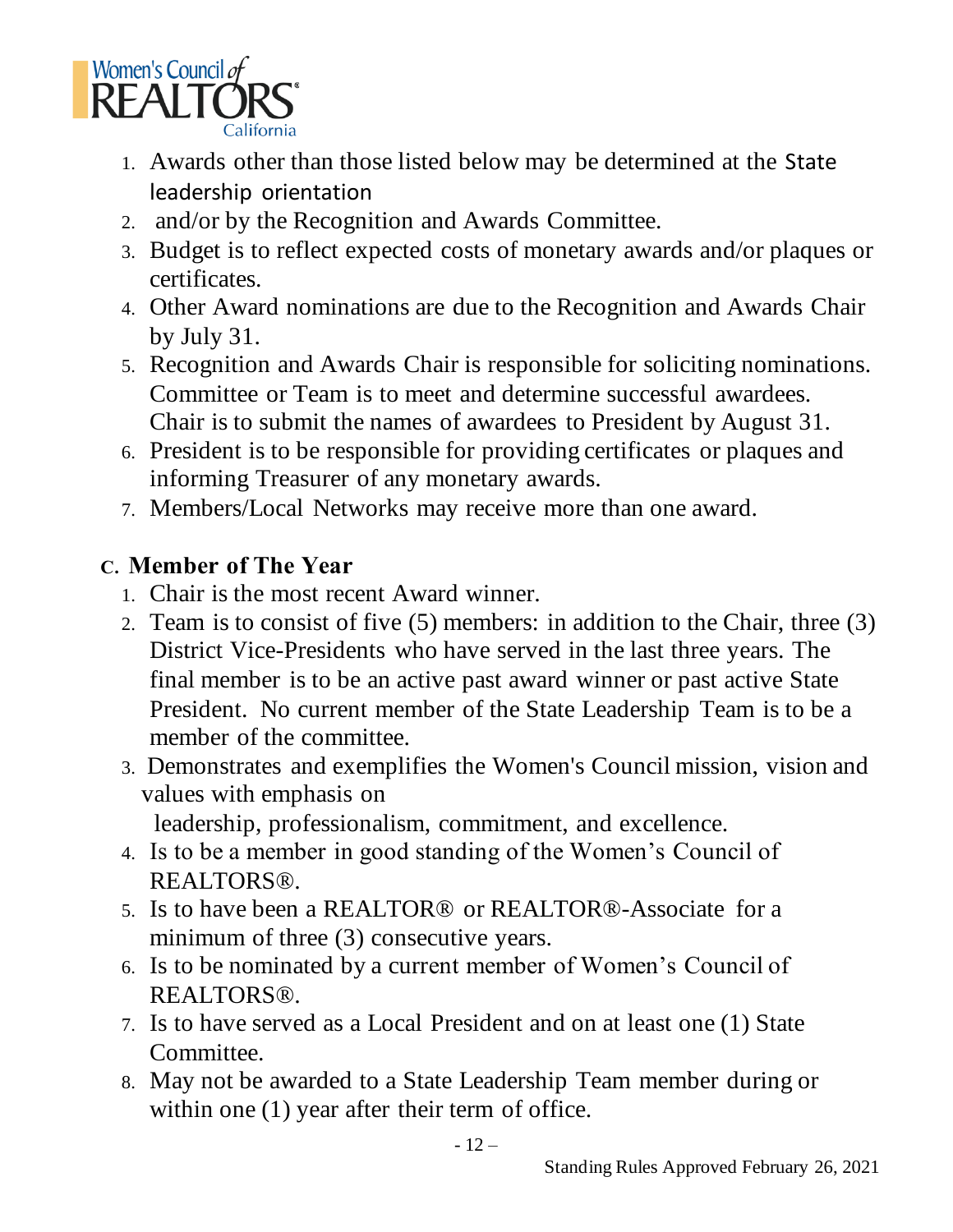

- 9. New Award Winner is to be reported to National on or before December 1.
- 10. May receive an award or gift not to exceed \$100.

#### **D. President's Award**

- 1. Is determined by the President for a member who has gone beyond their duties in service to the Network.
- 2. Is to receive an award or gift not to exceed \$100.

### **E. Strategic Partner Recognition**

#### **1. All Strategic Partners to be highlighted on the State Website, State Facebook page and Newsletter**

**2. Strategic Partners at the highest levels for the year, as determined by the Current Leadership Team, to receive Plaques. The remainder to receive certificates or smaller plaques as the budget allows. 3. All other partner benefits as listed in the brochure**.

### **V11. SCHOLARSHIPS**

#### **A. State Education Awards**

- 1. Are presented to members who complete a course that is approved by the California Association of REALTORS® and/or the National Association of REALTORS®.
- 2. Are presented to a member in good standing of for at least one (1) year prior to application.
- 3. Time period for taking an approved course is August  $1<sup>st</sup>$  through July  $31<sup>st</sup>$ .
- 4. Applications are to be received by the Recognition and Awards Chair by September 1.
- 5. General Education Awards are limited to \$100.00 per member per year; total amount awarded is per budget.
- 6. Four (4) \$125.00 Joanne McEchran Memorial Awards may be given for members who have a PMN designation or who are PMN candidates.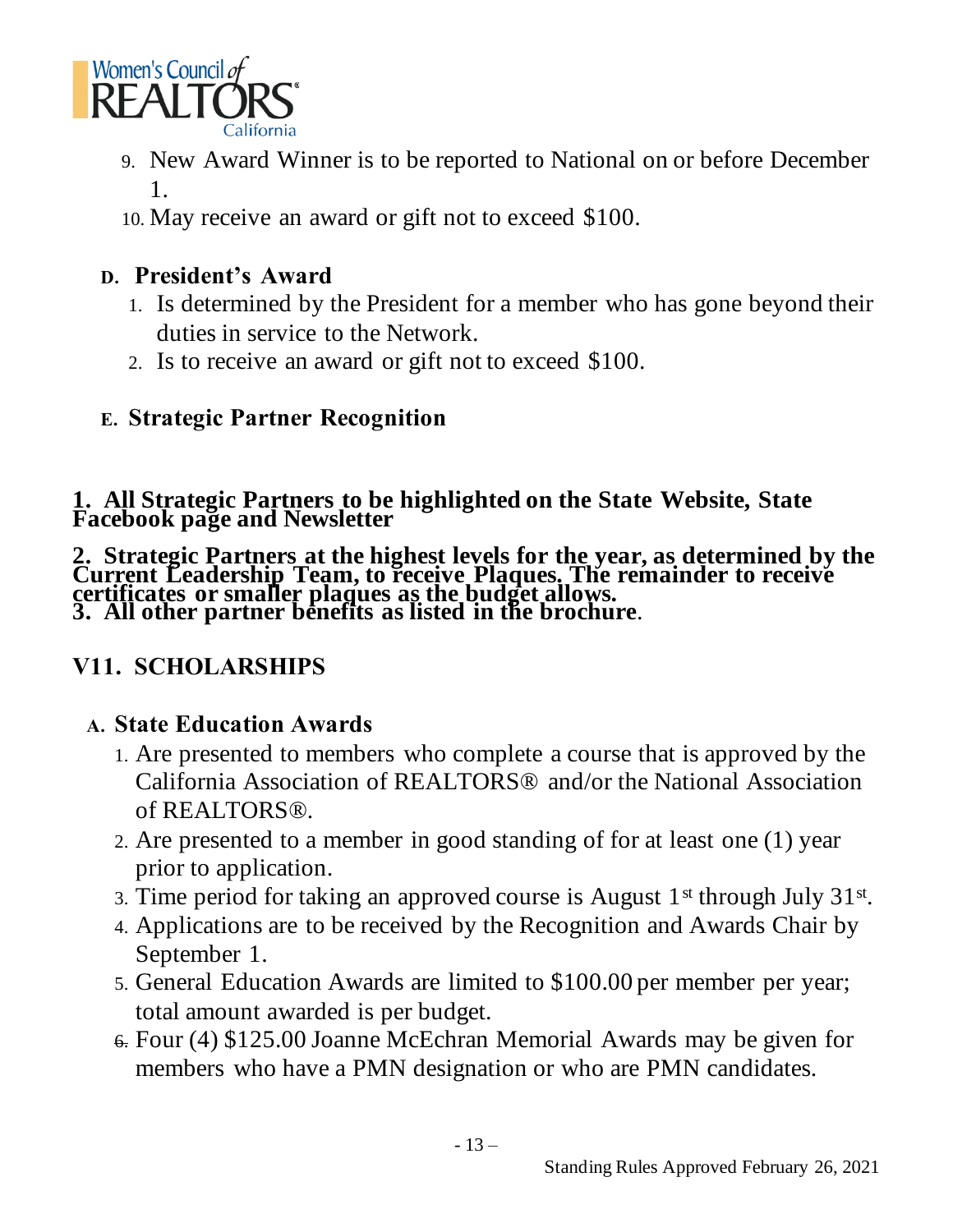

7. A member may apply for both General Educational Awards and the Joanne McEchran Award providing two different courses are completed.

### **B. Leadership Academy Scholarship**

- **1.** Purpose is to provide financial assistance for Local Presidents-elects to attend Network 360.
- 2. Recipients are to be chosen by the State Leadership Team at the Spring meeting of the year.
- 3. Local Presidents-elect's application is to be submitted to the State President-Elect ten (10) days prior to the Spring meeting.
- 4. Applications are to include an essay explaining why funds are needed.
- 5. Local budget and most current year-to-date profit and loss statement is to be submitted with the application.
- 6. Funds are to be awarded at the Spring meeting and given to the President-elect's Local Network. If the Local President-elect who has received a scholarship does not attend Leadership Academy, funds are to be returned to the State.

#### **C. Local Network State Meeting Scholarship**

- 1. Purpose is to provide financial assistance to Local Network's National members to attend State Meetings.
- 2. Recipients are to be chosen by the State Leadership Team.
- 3. Applications are to be given to the State Treasurer thirty (30) days before each state meeting.
- 4. Members are to submit a letter explaining why funds are needed with copies of most recent bank statement, current profit and loss statement and balance sheet and a signed commitment by the member to attend the entire meeting.

#### **D. Bobbie Nelson**'**s Path to Leadership Grant**

1. Vision is to create a pathway to leadership for Members who want to pursue leadership opportunities within the real estate community, including Women's Council of REALTORS®, the California Association of REALTORS® and the National Association of REALTORS®.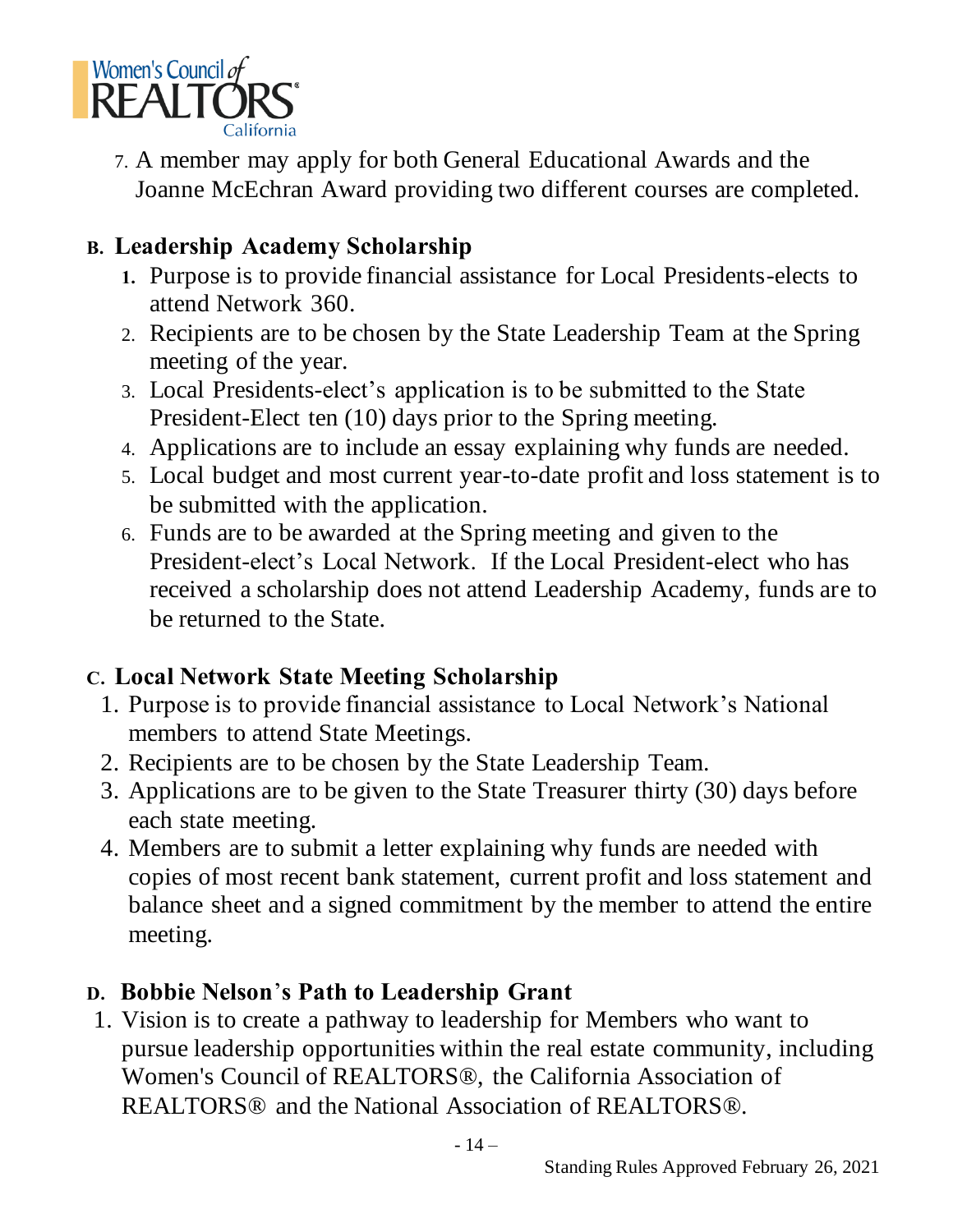

- 2. A short video of Bobbie's rise to leadership will be shown to demonstrate why the Leadership Grant Fund was created.
- 3. Donations will be accepted to fund the grants. Unused funds can roll over to the following year and the Bobbie Nelson Path to Leadership Grant reserve account shall be maintained on the balance sheet until all funds are disbursed.
- 4. Guidelines to Qualify for a Grant are as follows:
	- a. The applicant must have been a member for three (3) years at the time of application.
	- b. Applications may be submitted at any time throughout the year to the Chair of the Project Team.
	- c. The applicant must have attended at least two (2) of the four (4) most recent State Meetings.
	- d. The applicant must have served or is currently serving on a State Committee/Project Team and/or have served or is currently serving in any appointed leadership role or elected position at the State or National Women's Council of REALTORS®.
- 5. The grant may be given to an applicant who is **not** otherwise funded from any other source, such as the Joanne McEachern or Education Scholarships.
- 6. The grant is not need-based. The grant will be given contingent upon receipt of the application within 45 days of the expense. Grants may be used for reimbursement for travel, media and/or public speaking training, leadership development online or in-person education, and any other activity that the committee deems appropriate. The reimbursement does not include expenses for promotional materials.
- 7. The Project Team will select the grant recipients.
	- a. Grants can be given at any State Meeting.
	- b. Grants are limited to no more than \$500 each.
	- c. No more than one (1) grant per year per applicant with a lifetime of not more than (3) three grants awarded.
- 8. The Project Team shall be appointed by the Incoming President and will include three (3) Past State Presidents willing and able to serve; one (1) Active REALTOR member from the General Membership, two (2) Governing Board members and one (1) current State Network Line Officer.